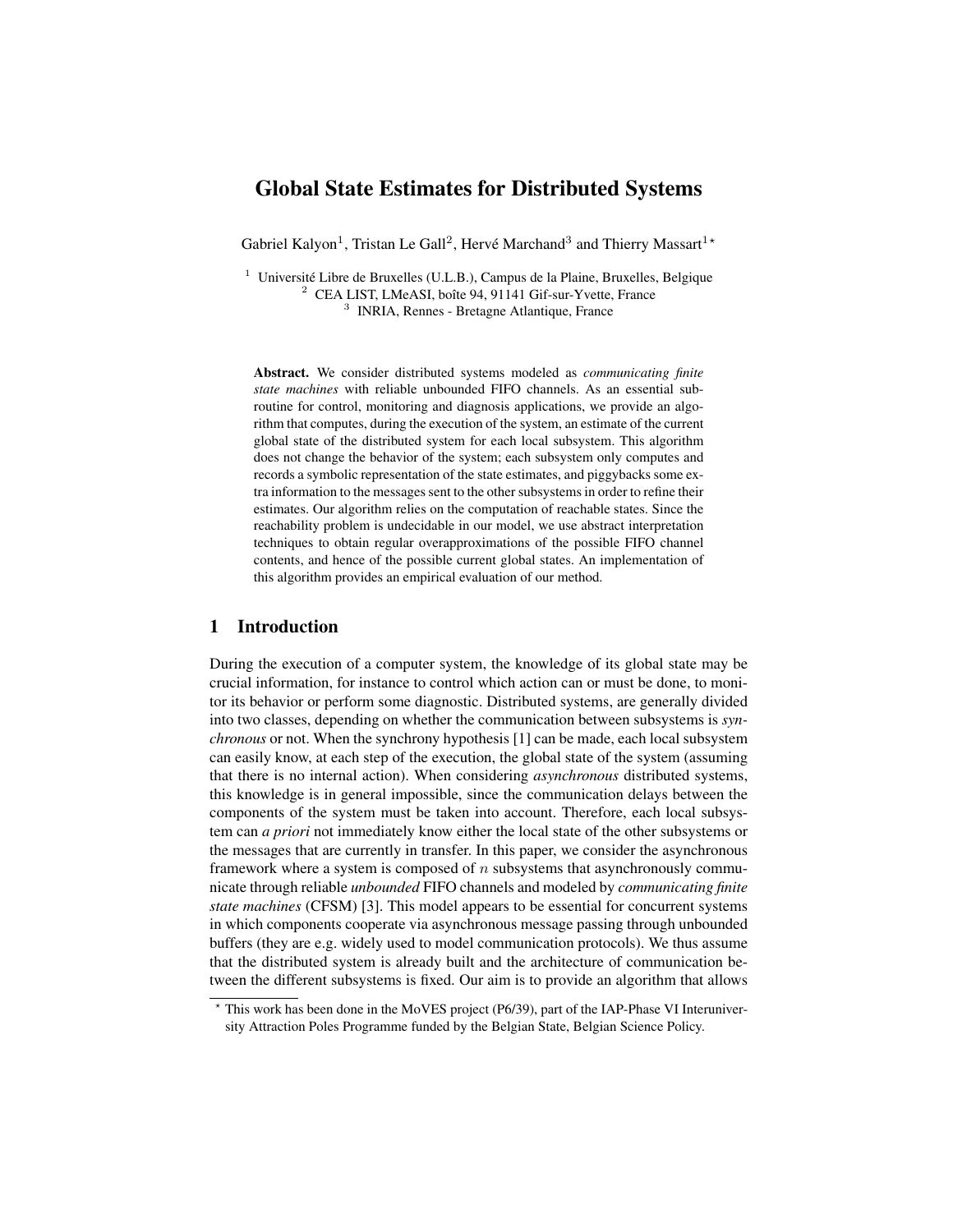us to compute, in each subsystem of a distributed system  $\mathcal{T}$ , an estimate of the current state of T . More precisely, each subsystem or a local associated *estimator* computes a set of possible global states, including the contents of the channels, in which the system  $T$  can be; it can be seen as a particular case of monitoring with partial observation. We assume that the subsystems (or associated estimators) can record their own state estimate and that some extra information can be piggybacked to the messages normally exchanged by the subsystems. Without this additional information, since a local subsystem cannot observe the other subsystems nor the FIFO channel contents, the computed state estimates might be too rough. Our computation is based on the use of the reachability operator, which cannot always be done in the CFSM model for undecidability reasons. Therefore, we rely on the abstract interpretation techniques we presented previously in [13]. They ensure the termination of the computations by overapproximating in a symbolic way the possible FIFO channel contents (and hence the state estimates) by *regular languages*. Computing state estimates is useful in many applications. For example, this information can be used to control the system in order to prevent it from reaching some given forbidden global states [4], or to perform some diagnosis to detect some faults in the system [7, 19]. For these two potential applications, a more precise state estimate allows the controller or the diagnoser to take better decisions.

This problem differs from the synthesis problem (see e.g.  $[15, 8, 5]$ ) which consists in synthesizing a distributed system (together with its architecture of communication) equivalent to a given specification. It also differs from the methodology described in [9] where the problem is to infer from a distributed observation of a distributed system (modeled by a High Level Message Sequence Chart) the set of sequences that explains this observation. It is also different from *model checking* techniques [2, 10] that proceed to a symbolic exploration of all the possible states of the system, without running it. We however use the same symbolic representation of queue contents as in [2, 10]. In [21], Kumar and Xu propose a distributed algorithm which computes an estimate of the current state of a system. Local estimators maintain and update local state estimates from their own observation of the system and information received from the other estimators. In their framework, the local estimators communicate between them through reliable FIFO channels with delays, whereas the system is monolithic and therefore in their case, a global state is simpler than for our distributed systems composed of several subsystems together with communicating FIFO channels. In [20], Tripakis studies the decidability of the existence of controllers such that a set of responsiveness properties is satisfied in a decentralized framework with communication delays between the controllers. This problem is undecidable when there is no communication or when the communication delays are unbounded. He conjectures that the problem is decidable when the communication delays are bounded. See [18, 14] for other works dealing with communication (with or without delay) between agents.

Below, in section 2, we define the formalism of *communicating finite state machines*, that we use. We formally define, in section 3, the state estimate mechanisms and the notion of state estimators. In section 4, we provide an algorithm to compute an estimate of the current state of a distributed system and prove its correctness. We explain, in section 5, how the termination of this algorithm is ensured by using abstract interpretation techniques. Section 6 gives some experimental results. Proofs can be found in [11].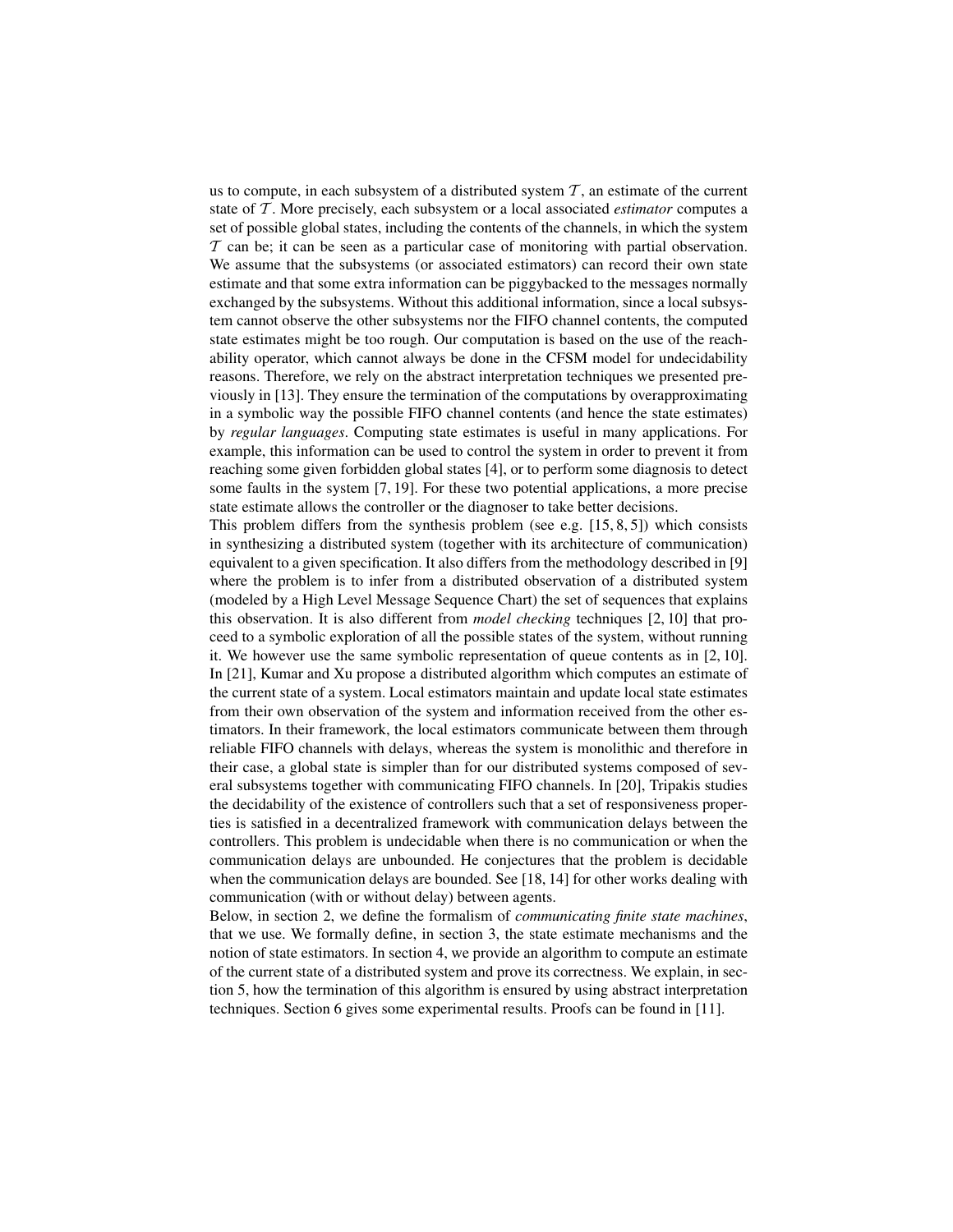### 2 Communicating Finite State Machines as a Model of the System

We model a distributed system by *communicating finite state machines* [3] which use reliable unbounded FIFO channels (also called *queues*) to communicate. A *global state* in this model is given by the local state of each subsystem together with the content of each FIFO queue. As no bound is given either in the transmission delay, or on the length of the queues, the state space of the system is *a priori* infinite.

Definition 1 (Communicating Finite State Machines). *A* communicating finite state machine *(CFSM)* T *is defined as a 6-tuple*  $\langle L, \ell_0, Q, M, \Sigma, \Delta \rangle$ *, where* (*i*) L *is a finite set of locations,* (ii)  $\ell_0 \in L$  *is the initial location,* (iii) Q *is a set of queues that*  $T$ *can use,* (*iv*) M *is a finite set of messages,* (*v*)  $\Sigma \subseteq Q \times \{!,\} \times M$  *is a finite set of actions, that are either an* output  $a!m$  *to specify that the message*  $m \in M$  *is written on the queue*  $a \in Q$  *or an* input  $a$ ?*m to specify that the message*  $m \in M$  *is read on the queue*  $a \in Q$ ,  $(vi) \Delta \subseteq L \times \Sigma \times L$  *is a finite set of transitions.* 

A transition  $\langle \ell, i | m, \ell' \rangle$  indicates that when the system moves from the  $\ell$  to  $\ell'$ , a message m is added at the end of the queue i.  $\langle \ell, i?m, \ell' \rangle$  indicates that, when the system moves from  $\ell$  to  $\ell'$ , a message m must be present at the beginning of the queue i and is removed from this queue. Moreover, throughout this paper, we assume that  $T$  is deterministic, meaning that for all  $\ell \in L$  and  $\sigma \in \Sigma$ , there exists at most one location  $\ell' \in L$  such that  $\langle \ell, \sigma, \ell' \rangle \in \Delta$ . For  $\sigma \in \Sigma$ , Trans( $\sigma$ ) denotes the set of transitions of T labeled by  $\sigma$ . The occurrence of a transition will be called an *event* and given an event  $e, \delta_e$  denotes the corresponding transition. The semantics of a CFSM is defined as follows:

**Definition 2.** *The semantics of a CFSM*  $\mathcal{T} = \langle L, \ell_0, Q, M, \Sigma, \Delta \rangle$  *is given by an infinite* Labeled Transition System (LTS)  $\llbracket \mathcal{T} \rrbracket = \langle X, x_0, \Sigma, \to \rangle$ *, where* (i)  $X \stackrel{\mathbf{def}}{=} L \times (M^*)^{|Q|}$ *is the set of states,*  $(ii)$   $x_0 \stackrel{\text{def}}{=} \langle \ell_0, \epsilon, \ldots, \epsilon \rangle$  *is the initial state,*  $(iii)$   $\Sigma$  *is the set of actions, and*  $(iv) \to \stackrel{\text{def}}{=} \bigcup_{\delta \in \Delta} \stackrel{\delta}{\to} \subseteq X \times \Sigma \times X$  *is the transition relation where*  $\stackrel{\delta}{\to}$  *is defined by:*

$$
\frac{\delta = \langle \ell, i | m, \ell' \rangle \in \Delta \quad w'_i = w_i \cdot m}{\langle \ell, w_1, \dots, w_i, \dots, w_{|Q|} \rangle \xrightarrow{\delta} \langle \ell', w_1, \dots, w'_i, \dots, w_{|Q|} \rangle}
$$

$$
\frac{\delta = \langle \ell, i \rangle m, \ell' \rangle \in \Delta \quad w_i = m \cdot w'_i}{\langle \ell, w_1, \dots, w_i, \dots, w_{|Q|} \rangle \xrightarrow{\delta} \langle \ell', w_1, \dots, w'_i, \dots, w_{|Q|} \rangle}
$$

A global state of a CFSM T is thus a tuple  $\langle \ell, w_1, ..., w_{|Q|} \rangle \in X = L \times (M^*)^{|Q|}$ where  $\ell$  is the current location of T and  $w_1, ..., w_{|Q|}$  are finite words on  $M^*$  which give the content of the queues in  $Q$ . At the beginning, all queues are empty, so the initial state is  $x_0 = \langle \ell_0, \varepsilon, \dots, \varepsilon \rangle$ . Given a CFSM T, two states  $x, x' \in X$  and an event  $e$ , to simplify the notations we sometimes denote  $x \stackrel{\delta_e}{\to} x'$  by  $x \stackrel{e}{\to} x'$ . An *execution* of  $\mathcal T$  is a sequence  $x_0 \stackrel{e_1}{\longrightarrow} x_1 \stackrel{e_2}{\longrightarrow} \dots \stackrel{e_m}{\longrightarrow} x_m$  where  $x_i \stackrel{e_{i+1}}{\longrightarrow} x_{i+1} \in \to \forall i \in [0, m-1]$ . Given a set of states  $Y \subseteq X$ , Reach $\mathcal{I}_{\Delta'}(Y)$  corresponds to the set of states that are reachable in  $[[\mathcal{T}]]$  from Y only firing transitions of  $\Delta' \subseteq \Delta$  in T. It is defined by Reach ${}_{\Delta'}^T(\underline{Y}) \stackrel{\text{def}}{=}$  $\bigcup_{n\geq 0} (\text{Post}_{\Delta'}^{\mathcal{I}}(Y))^n$  where  $(\text{Post}_{\Delta'}^{\mathcal{I}}(Y))^n$  is the  $n^{th}$  functional power of  $\text{Post}_{\Delta'}^{\mathcal{I}}(Y)$ ,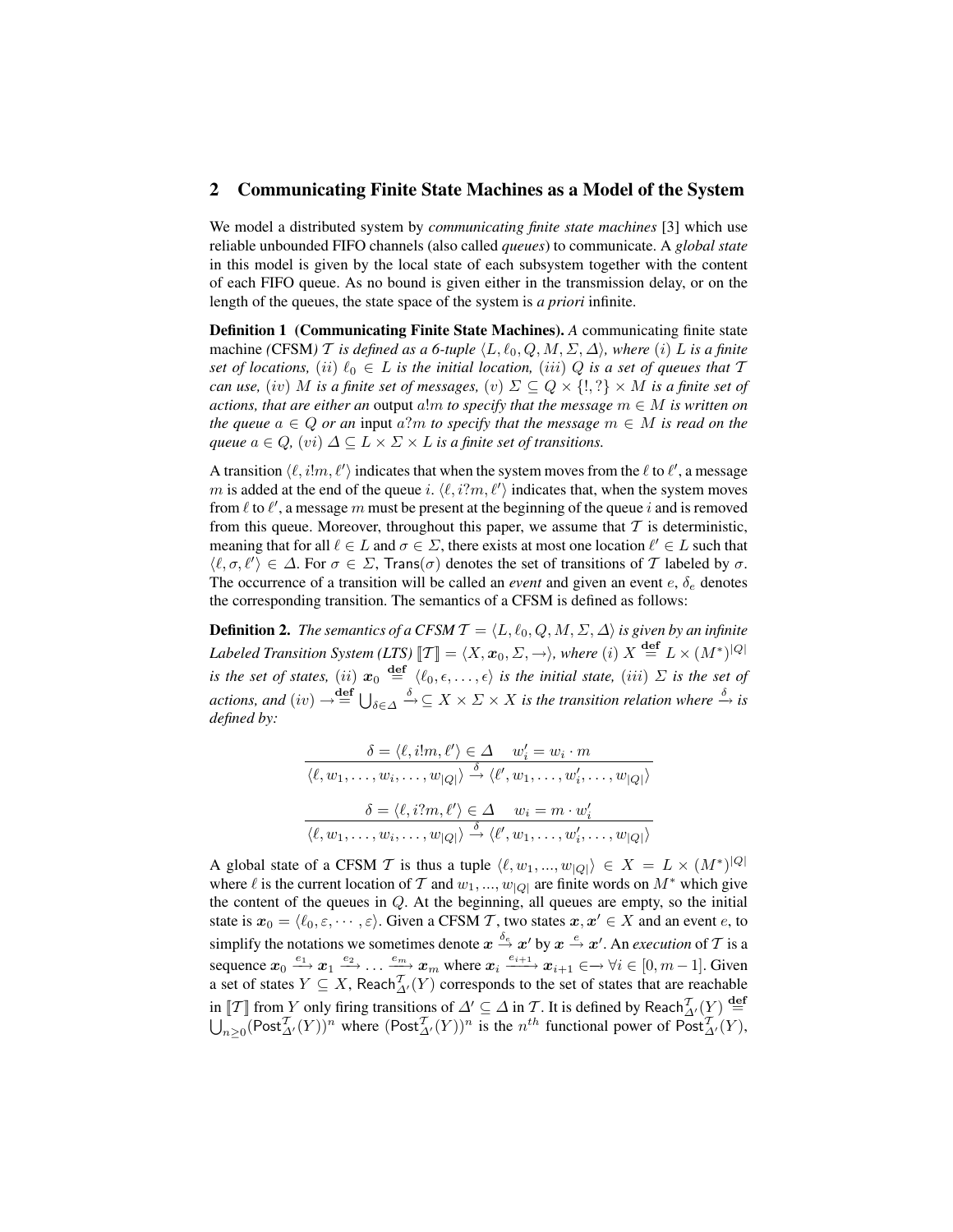defined by: Post $^{\mathcal{T}}_{\Delta'}(Y) \stackrel{{\bf def}}{=} \{ {\boldsymbol x}' \in X | \exists {\boldsymbol x} \in Y, \exists \delta \in \varDelta' : {\boldsymbol x} \stackrel{\delta}{\to} {\boldsymbol x}' \}.$  Although there is no general algorithm that can exactly compute the reachability set in our setting [3], there exist some techniques that allow us to compute an overapproximation of this set (see section 5). Given a sequence of actions  $\overline{\sigma} = \sigma_1 \cdots \sigma_m \in \Sigma^*$  and two states  $x, x' \in X$ ,  $x \stackrel{\overline{\sigma}}{\rightarrow} x'$  denotes that the state  $x'$  is reachable from x by executing  $\overline{\sigma}$ .

Asynchronous Product. A distributed system  $T$  is generally composed of several subsystems  $\mathcal{T}_i$  ( $\forall i \in [1, n]$ ) acting in parallel. In fact,  $\mathcal{T}$  is defined by a CFSM resulting from the asynchronous (interleaved) product of the  $n$  subsystems  $\mathcal{T}_i$ , also modeled by CFSMs. This can be defined through the asynchronous product of two subsystems.

**Definition 3.** Given 2 CFSMs  $T_i = \langle L_i, \ell_{0,i}, Q_i, M_i, \Sigma_i, \Delta_i \rangle$  ( $i = 1, 2$ ), their asyn*chronous product, denoted by*  $T_1||T_2$ *, is defined by a CFSM*  $\mathcal{T} = \langle L, \ell_0, Q, M, \Sigma, \Delta \rangle$ *,*  $\mathit{where}\:\: L\ \stackrel{{\mathbf{def}}}{=}\ \:L_1 \,\times\, L_2,\ \ell_0\ \stackrel{{\mathbf{def}}}{=}\ \ell_{0,1} \,\times\, \ell_{0,2},\ Q\ \stackrel{{\mathbf{def}}}{=}\ \:Q_1 \,\cup\, Q_2,\ M\ \stackrel{{\mathbf{def}}}{=}\ \:M_1 \,\cup\, M_2,$  $\Sigma \stackrel{\text{def}}{=} \Sigma_1 \cup \Sigma_2$ , and  $\Delta \stackrel{\text{def}}{=} {\{\langle \langle \ell_1, \ell_2 \rangle, \sigma_1, \langle \ell'_1, \ell_2 \rangle \rangle | (\langle \ell_1, \sigma_1, \ell'_1 \rangle \in \Delta_1) \land (\ell_2 \in L_2) \}} \cup$  $\{\langle \langle \ell_1, \ell_2 \rangle, \sigma_2, \langle \ell_1, \ell'_2 \rangle \rangle | (\langle \ell_2, \sigma_2, \ell'_2 \rangle \in \Delta_2) \land (\ell_1 \in L_1) \}.$ 

Note that in the previous definition,  $Q_1$  and  $Q_2$  are not necessarily disjoint; this allows the subsystems to communicate between them via common queues. Composing the various subsystems  $\mathcal{T}_i$  ( $\forall i \in [1, n]$ ) two-by-two in any order gives the global distributed system  $T$  whose semantics (up to state isomorphism) does not depend on the order.

**Definition 4** (Distributed system). A distributed system  $\mathcal{T} = \langle L, \ell_0, Q, M, \Sigma, \Delta \rangle$  is *defined by the asynchronous product of n CFSMs*  $\mathcal{T}_i = \langle L_i, \ell_{0,i}, Q_i, M, \Sigma_i, \Delta_i \rangle$  ( $\forall i \in$ [1, n]*) acting in parallel and exchanging information through FIFO channels.*

Note that a distributed system is also modeled by a CFSM, since the asynchronous product of several CFSMs is a CFSM. In the sequel, a CFSM  $\mathcal{T}_i$  always denotes the model of a single process, and a distributed system  $\mathcal{T} = \langle L, \ell_0, Q, M, \Sigma, \Delta \rangle$  always denotes the model of the global system, as in Definition 4. Below, unless stated explicitly,  $\mathcal{T} = \mathcal{T}_1 || \dots || \mathcal{T}_n$  is the considered distributed system.

Communication Architecture of the System. We consider an architecture for the system  $\mathcal{T} = \mathcal{T}_1 || \dots || \mathcal{T}_n$  defined in Definition 4 with *point-to-point* communication i.e., any subsystem  $T_i$  can send messages to any other subsystem  $T_j$  through a queue  $Q_{i,j}$ . Thus, only  $\mathcal{T}_i$  can write a message m on  $Q_{i,j}$  (this is denoted by  $Q_{i,j}$ !m) and only  $\mathcal{T}_j$ can read a message m on this queue (this is denoted by  $Q_{i,j}$ ?m). Moreover, we suppose that the queues are unbounded, that the message transfers between the subsystems are reliable and may suffer from arbitrary non-zero delays, and that no *global clock* or *perfectly synchronized local clocks* are available. With this architecture, the set  $Q_i$ of  $\mathcal{T}_i$  ( $\forall i \in [1, n]$ ) can be rewritten as  $Q_i = \{Q_{i,j}, Q_{j,i} | (1 \leq j \leq n) \wedge (j \neq i)\}\$ and  $\forall j \neq i \in [1, n], \Sigma_i \cap \Sigma_j = \emptyset$ . Let  $\delta_i = \langle \ell_i, \sigma_i, \ell'_i \rangle \in \Delta_i$  be a transition of  $\mathcal{T}_i$ , global $(\delta_i) \stackrel{\mathbf{def}}{=} \{ \langle \langle \ell_1, \ldots, \ell_{i-1}, \ell_i, \ell_{i+1}, \ldots, \ell_n \rangle, \sigma_i, \langle \ell_1, \ldots, \ell_{i-1}, \ell'_i, \ell_{i+1}, \ldots, \rho_i \rangle\}$  $\langle \ell_n \rangle \rangle \in \Delta | \forall j \neq i \in [1, n] : \ell_j \in L_j \}$  is the set of transitions of  $\Delta$  that can be built from  $\delta_i$  in T. We extend this definition to sets of transitions  $D \subseteq \Delta_i$  of the subsystem  $\mathcal{T}_i$  : global $(D) \stackrel{\text{def}}{=} \bigcup_{\delta_i \in D}$  global $(\delta_i)$ . We abuse notation and write  $\Delta \setminus \Delta_i$  instead of  $\Delta \setminus \mathsf{global}(\Delta_i)$  to denote the set of transitions of  $\Delta$  that are not built from  $\Delta_i$ . Given the set  $\Sigma_i$  of  $\mathcal{T}_i$  ( $\forall i \in [1, n]$ ) and the set  $\Sigma$  of  $\mathcal{T}_i$ , the projection  $P_i$  of  $\Sigma$  onto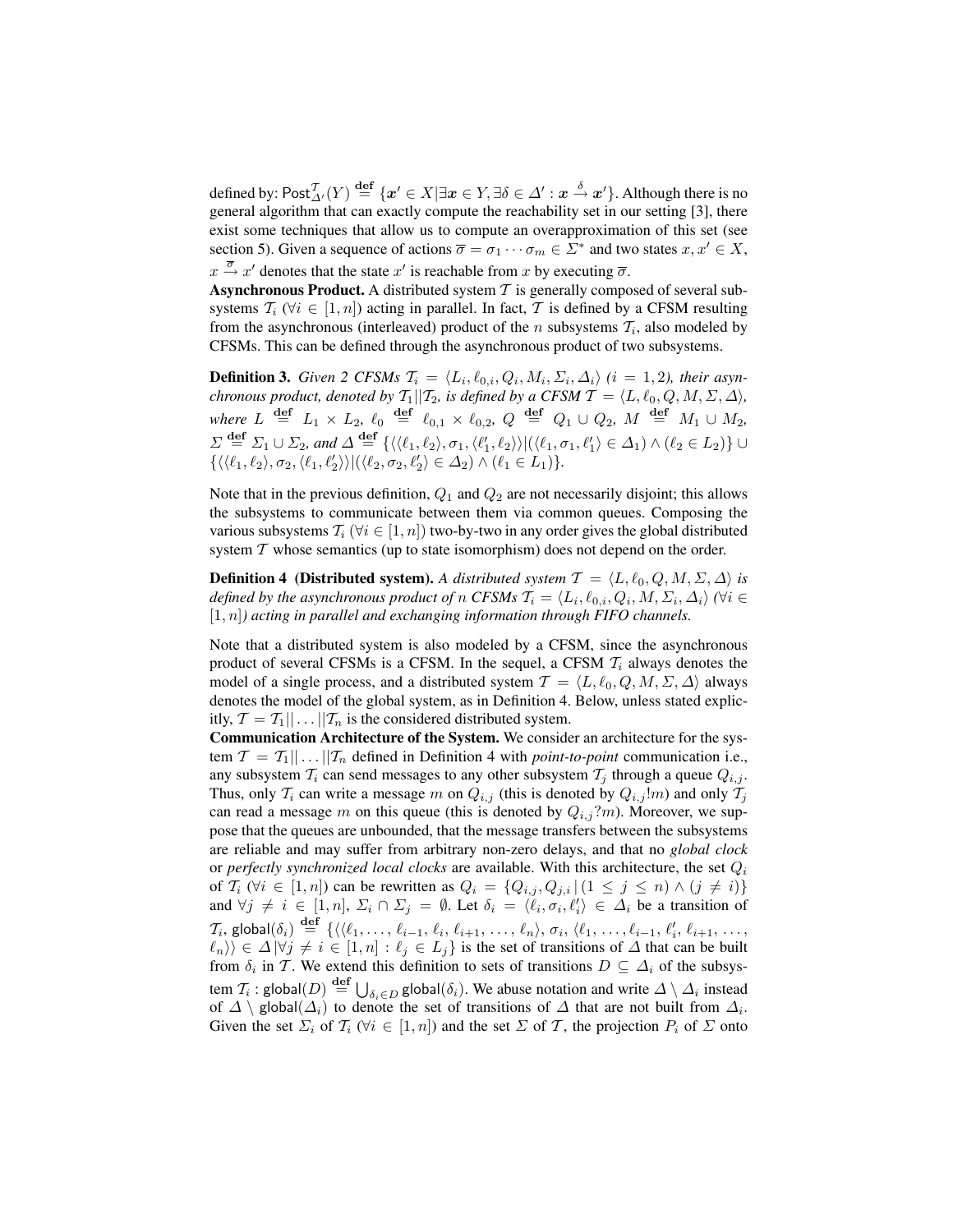$\Sigma_i$  is standard:  $P_i(\varepsilon) = \varepsilon$  and  $\forall w \in \Sigma^*$ ,  $\forall a \in \Sigma$ ,  $P_i(wa) = P_i(w)a$  if  $a \in \Sigma_i$ , and  $P_i(w)$  otherwise. The inverse projection  $P_i^{-1}$  is defined, for each  $L \subseteq \Sigma_i^*$ , by  $P_i^{-1}(L) = \{w \in \Sigma^* \mid P_i(w) \in L\}.$ 

side. It models a factory composed of three components  $T_1$ ,  $T_2$   $Q_2$ ,  $Q_3$ ,  $Q_4$ ,  $Q_5$ ,  $Q_2$ ,  $Q_5$ ,  $Q_6$ *Example 1.* Let us illustrate the concepts of distributed system  $Q_{2,1}$ ?b  $\mathcal{T}_1$  can receive and process b items at any time, but must be in  $_{Q_2,1!b}$ and CFSM with our running example depicted on the right hand and  $\mathcal{T}_3$ . The subsystem  $\mathcal{T}_2$  produces two kinds of items, a and b, and sends these items to  $\mathcal{T}_1$  to finish the job. At reception,  $\mathcal{T}_1$ must immediately terminate the process of each received item. a *turbo mode* to receive and process  $\alpha$  items. The subsystem  $\mathcal{T}_1$ can therefore be in *normal* mode modeled by the location  $A_0$ or in *turbo* mode (locations  $A_1$  and  $A_2$ ). In normal mode, if  $T_1$ receives an item  $a$ , an error occurs (transition in location  $A_{er}$ ). Since  $T_1$  cannot always be in turbo mode, a protocol between  $T_1$  and  $T_2$  is imagined. At the beginning,  $T_1$  informs (*connect* 



action, modeled by  $\frac{Q_{1,2}!c}{\rightarrow} \mathcal{T}_2$  that it goes in a turbo mode, then  $\mathcal{T}_2$  sends a and b items. At the end of a working session,  $T_2$  informs  $T_1$  (*disconnect* action, modeled by  $\stackrel{Q_{2,3}!d}{\rightarrow}$ ) that it has completed its session, so that  $T_1$  can go back in normal mode. This information has to transit through  $\mathcal{T}_3$  via queues  $Q_{2,3}$  and  $Q_{3,1}$ , as  $\mathcal{T}_3$  must also record this end of session. Since  $d$  can be transmitted faster than some items  $a$  and  $b$ , one can easily find a scenario where  $\mathcal{T}_1$  decides to go back to  $A_0$  and ends up in the  $A_{er}$  location by reading the message a. Indeed, as  $T_1$  cannot observe the content of the queues, it does not know whether there is a message a in queue  $Q_{2,1}$  when it arrives in  $A_0$ . This motivates the interest of computing good state estimates of the current state of the system. If each subsystem maintains good estimates of the current state of the system, then  $T_1$  can know whether there is a message  $a$  in  $Q_{2,1}$ , and reach  $A_0$  only if it is not the case.

## 3 State Estimates of Distributed Systems

We introduce here the framework and the problem we are interested in.

**Local View of the Global System.** A global state of  $\mathcal{T} = \mathcal{T}_1 || \dots || \mathcal{T}_n$  is given by a tuple of locations (one for each subsystem) and the content of all the FIFO queues. Informally our problem consists in defining one local estimator per subsystem, knowing that each of them can only observe the occurrences of actions of its own local subsystem, such that these estimators compute *online* (i.e., during the execution of the system) estimates of the global state of  $\mathcal T$ . We assume that each local *estimator*  $\mathcal E_i$  has a precise observation of subsystem  $\mathcal{T}_i$ , and that the model of the global system is known by all the estimators (i.e., the structure of each subsystem and the architecture of the queues between them). Each estimator  $\mathcal{E}_i$  must determine online the *smallest possible set* of global states  $E_i$  that contains the actual current global state. Note that if  $\mathcal{E}_i$  observes that the location of  $\mathcal{T}_i$  is  $\ell_i$ , a very rough state estimate is  $L_1 \times \ldots \times \{\ell_i\} \times \cdots \times L_n \times (M^*)^{|Q|}$ . In other words all the global states of the system such that location of  $\mathcal{T}_i$  is  $\ell_i$ ; however, this rough estimate does not provide a very useful information.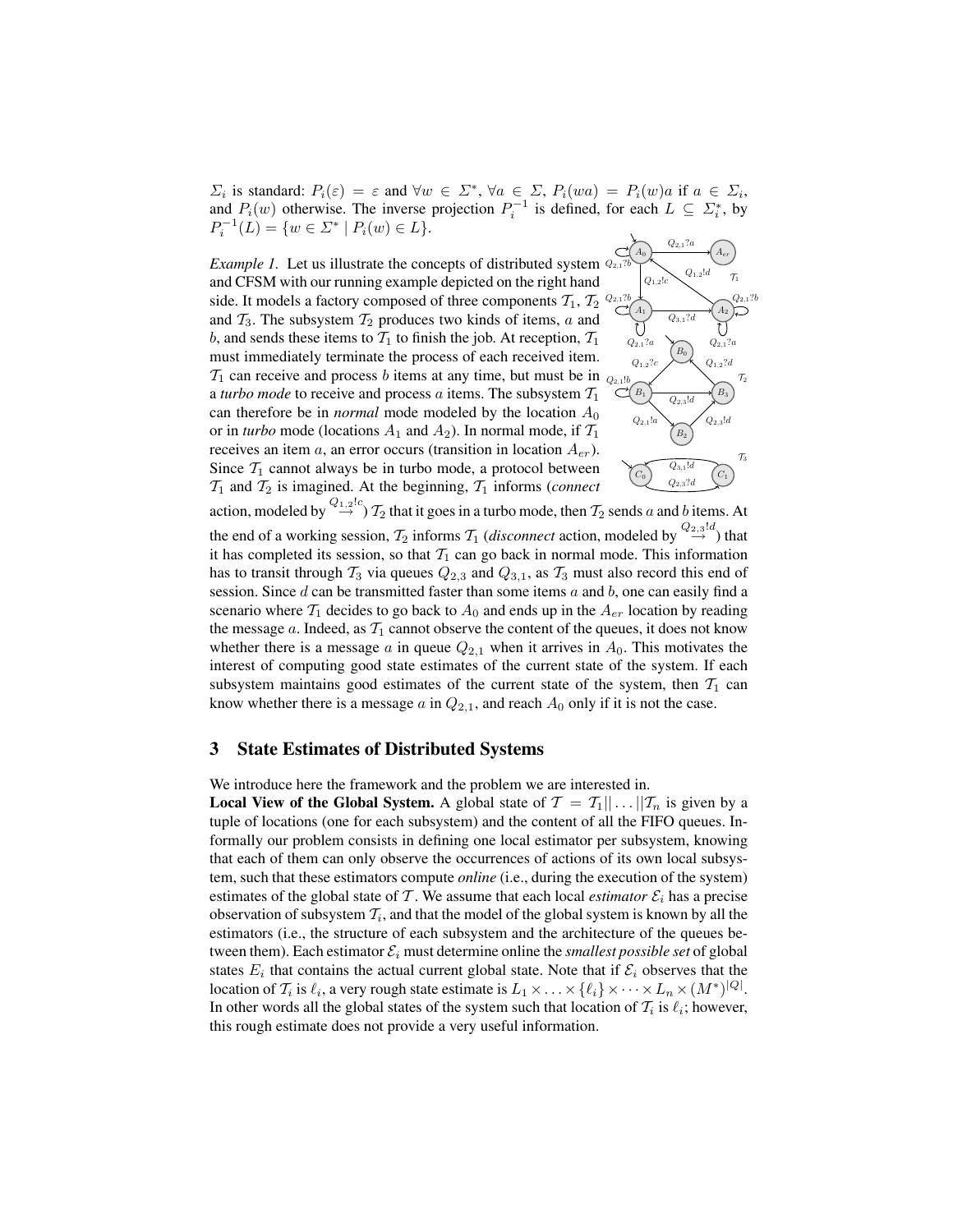Online State Estimates. The estimators must compute the state estimates online. Since each estimator  $\mathcal{E}_i$  is local to its subsystem, we suppose that  $\mathcal{E}_i$  synchronously observes the actions fired by its subsystem; hence since each subsystem is deterministic, each time an event occurs in the local subsystem, it can immediately infer the new location of  $T<sub>i</sub>$  and use this information to define its new state estimate. In order to have better state estimates, we also assume that the estimators can communicate with each other by adding some information (some timestamps and their state estimates) to the messages exchanged by the subsystems. Notice that, due to the communication delay, the estimators cannot communicate synchronously, and therefore the state estimate attached to a message might be out-of-date. A classical way to reduce this uncertainty is to timestamp the messages, e.g., by means of vector clocks (see section 4.1).

Estimates Based on Reachability Sets. Each local estimator maintains a symbolic representation of all global states of the distributed system that are compatible with its observation and with the information it received previously from the other estimators. In section 4.2, we detail the algorithms which update these symbolic representations whenever an event occurs. But first, let us explain the intuition behind the computation of an estimate. We consider the simplest case: the initial state estimate before the system begins its execution. Each FIFO channel is empty, and each subsystem  $\mathcal{T}_i$  is in its initial location  $\ell_{i,0}$ . So the initial global state is known by every estimator  $\mathcal{E}_i$ . A subsystem  $\mathcal{T}_j$  may however start its execution, while  $\mathcal{T}_i$  is still in its initial location, and therefore  $\mathcal{E}_i$  must thus take into account all the global states that are reachable by taking the transitions of the other subsystems  $\mathcal{T}_j$ . The initial estimate  $E_i$  is this set of reachable global states. This computation of reachable global states also occurs in the update algorithms which take into account any new local event occurred or message received (see section 4.2). The reachability problem is however undecidable for distributed FIFO systems. In section 5, we explain how we overcome this obstacle by using abstract interpretation techniques.

Properties of the Estimators. Estimators may have two important properties: soundness and completeness. Completeness refers to the fact that the current state of the global system is always included in the state estimates computed by each state estimator. Soundness refers to the fact that all states included in the state estimate of  $\mathcal{E}_i$  $(\forall i \in [1, n])$  can be reached by one of the sequences of actions that are compatible with the observation of  $\mathcal{T}_i$  performed by  $\mathcal{E}_i$ .

**Definition 5 (Completeness and Soundness).** *The estimators*  $(\mathcal{E}_i)_{i\leq n}$  *are* (*i*) complete *if and only if, for any execution*  $x_0 \xrightarrow{e_1} x_1 \xrightarrow{e_2} \dots \xrightarrow{e_m} x_m$  of  $\overline{T}$ ,  $x_m \in \bigcap_{i=1}^n E_i$ , *and* (*ii*) sound *if and only if, for any execution*  $x_0 \stackrel{e_1}{\longrightarrow} x_1 \stackrel{e_2}{\longrightarrow} \dots \stackrel{e_m}{\longrightarrow} x_m$  *of*  $\mathcal{T}$ *,*  $E_i \subseteq \{x' \in X | \exists \overline{\sigma} \in P_i^{-1}(P_i(\sigma_{e_1}.\sigma_{e_2}...\sigma_{e_m})) : x_0 \stackrel{\overline{\sigma}}{\rightarrow} x'\}$  ( $\forall i \leq n$ ) where  $\sigma_{e_k}$  $(\forall k \in [1, m])$  *is the action that labels the transition corresponding to*  $e_k$ *.* 

## 4 Algorithm to Compute the State Estimates

We now present our algorithm that computes estimates of the current state of a distributed system. But first, we recall the notion of *vector clocks* [12], a standard concept that we shall use to compute a more precise state estimates.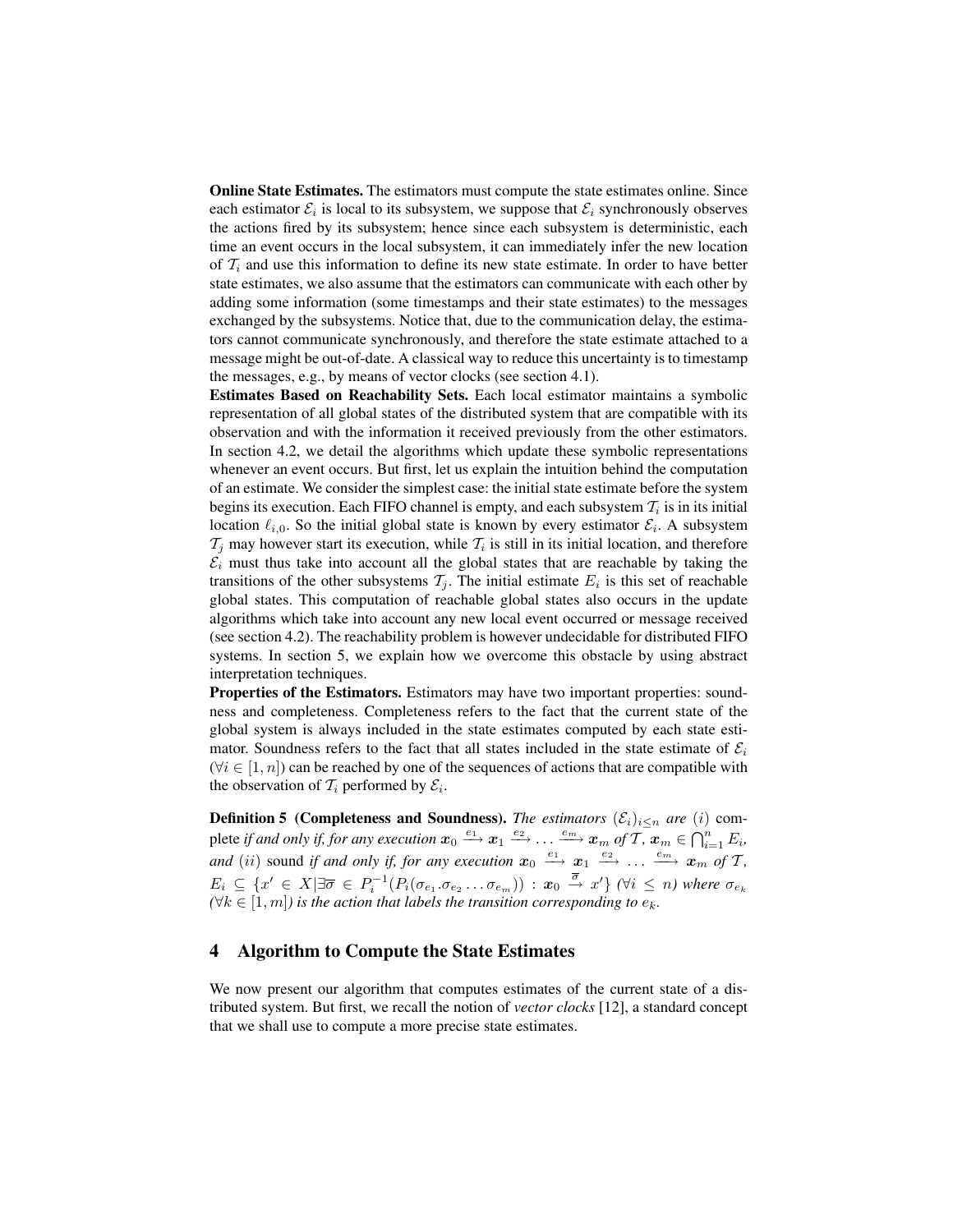#### 4.1 Vector Clocks

To allow the estimators to have a better understanding of the concurrent execution of the distributed system, it is important to determine the causal and temporal relationship between the events that occur in its execution. In a distributed system, events emitted by the same process are ordered, while events emitted by different processes are generally not. When the concurrent processes communicate, additional ordering information can however be obtained. In this case, the communication scheme can be used to obtain a partial order on the events of the system. In practice, vectors of logical clocks, called *vector clocks* [12], can be used to time-stamp the events of the distributed system. The order of two events can then be determined by comparing the value of their respective vector clocks. When these vector clocks are incomparable, the exact order in which the events occur cannot be determined. Vector clocks are formally defined as follows:

**Definition 6 (Vector Clocks).** Let  $\langle D, \sqsubseteq \rangle$  be a partially ordered set, a vector clock mapping *of width n is a function*  $V: D \to \mathbb{N}^n$  *such that*  $\forall d_1, d_2 \in D: (d_1 \sqsubseteq d_2) \Leftrightarrow$  $(V(d_1) \leq V(d_2)).$ 

In general, for a distributed system composed of  $n$  subsystems, the partial order on events is represented by a vector clock mapping of width  $n$ . The method for computing this vector clock mapping depends on the communication scheme of the distributed system. For CFSMs, this vector clock mapping can be computed by the Mattern's algorithm [16], which is based on the causal and thus temporal relationship between the sending and reception of any message transferred through any FIFO channel. This information is then used to determine a partial order, called *causality (or happened-before) relation*  $\prec_c$ , on the events of the distributed system. This relation is the smallest transitive relation satisfying the following conditions: (i) if the events  $e_i \neq e_j$  occur in the same subsystem  $\mathcal{T}_i$  and if  $e_i$  comes before  $e_j$  in the execution, then  $e_i \prec_c e_j$ , and  $(ii)$  if  $e_i$  is an output event occurring in  $\mathcal{T}_i$  and if  $e_j$  is the corresponding input event occurring in  $\mathcal{T}_i$ , then  $e_i \prec_c e_i$ . In Mattern's algorithm [16], each process  $\mathcal{T}_i$  ( $\forall i \in [1, n]$ ) has a vector clock  $V_i \in \mathbb{N}^n$  of width n and each element  $V_i[j]$   $(\forall j \in [1, n])$  is a counter which represents the knowledge of  $\mathcal{T}_i$  regarding  $\mathcal{T}_i$  and which means that  $\mathcal{T}_i$  knows that  $\mathcal{T}_i$  has executed at least  $V_i[j]$  events. Each time an event occurs in a subsystem  $\mathcal{T}_i$ , the vector clock  $V_i$  is updated to take into account the occurrence of this event (see [16] for details). When  $\mathcal{T}_i$  sends a message to some subsystem  $\mathcal{T}_j$ , this vector clock is piggybacked and allows  $\mathcal{T}_i$ , after reception, to update its own vector clock. Our state estimate algorithm uses vector clocks and follows Mattern's algorithm, which ensures the correctness of the vector clocks that we use (see section 4.2).

#### 4.2 Computation of State Estimates

Our state estimate algorithm computes, for each estimator  $\mathcal{E}_i$  and for each event occurring in the subsystem  $\mathcal{T}_i$ , a vector clock  $V_i$  and a state estimate  $E_i$  that contains the current state of  $\mathcal T$  and any future state that can be reached from this current state by firing actions that do not belong to  $\mathcal{T}_i$ . This computation obviously depends on the information that  $\mathcal{E}_i$  receives. As a reminder,  $\mathcal{E}_i$  observes the last action fired by  $\mathcal{T}_i$  and can infer the fired transition.  $T_i$  also receives from the other estimators  $\mathcal{E}_i$  their state estimate  $E_j$  and their vector clock  $V_j$ . Our state estimate algorithm proceeds as follows :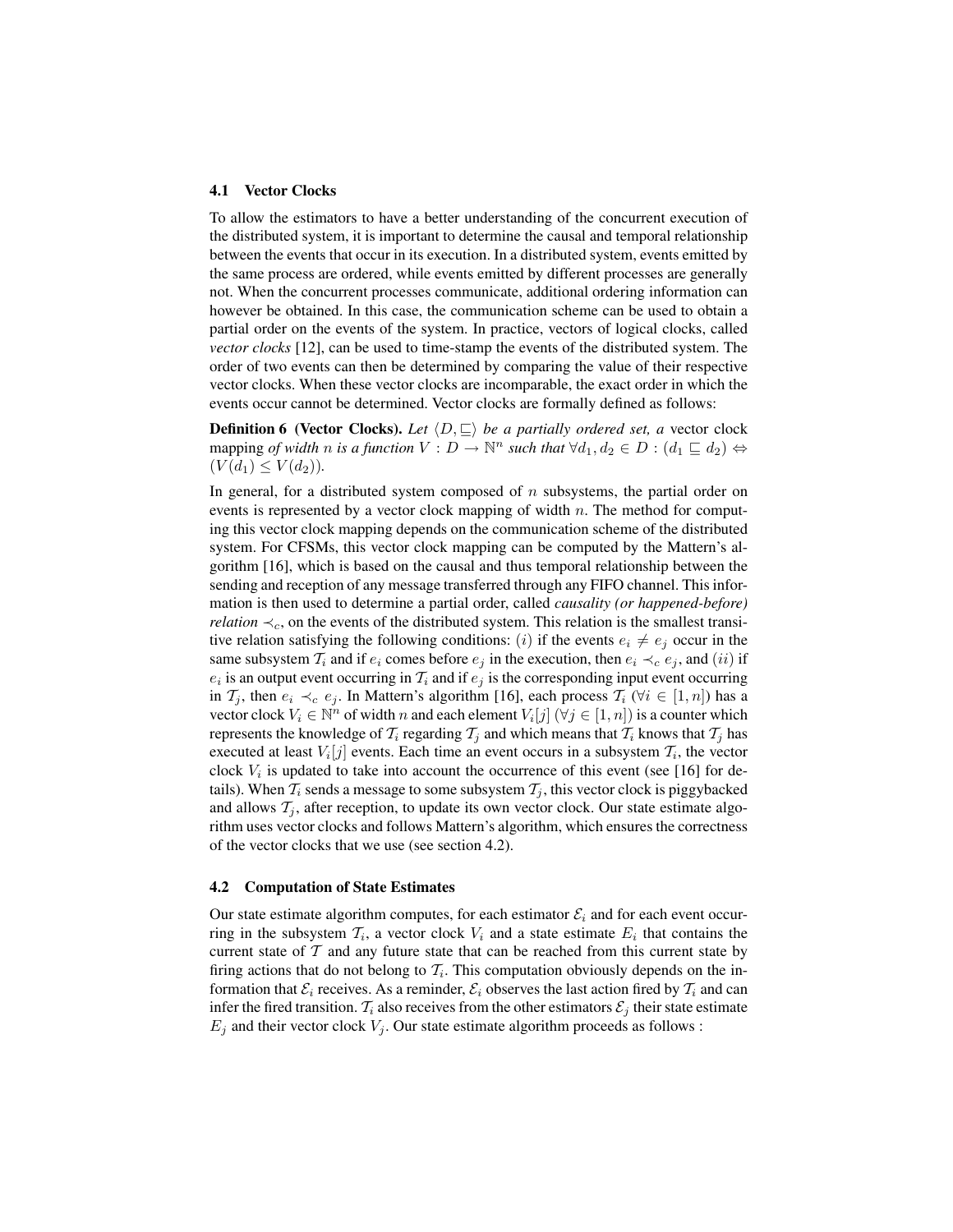Algorithm 1: initialization $(T)$ 

input :  $\mathcal{T} = \mathcal{T}_1 || \dots || \mathcal{T}_n$ . output: The initial state estimate  $E_i$  of the estimator  $\mathcal{E}_i$  ( $\forall i \in [1, n]$ ). 1 begin 2  $\int$  for  $i \leftarrow 1$  *to* n do for  $j \leftarrow 1$  *to* n do  $V_i[j] \leftarrow 0$  $\texttt{for } i \leftarrow 1 \textit{ to } n \textit{ do } \textit{ E}_i \leftarrow \textsf{Reach}^{\mathcal{I}}_{\Delta \backslash \Delta_i}(\langle \ell_{0,1}, \ldots, \ell_{0,n}, \epsilon, \ldots, \epsilon \rangle)$ 4 end

- When the subsystem  $\mathcal{T}_i$  sends a message m to  $\mathcal{T}_j$ ,  $\mathcal{T}_i$  attaches the vector clock  $V_i$ and the state estimate  $E_i$  of  $\mathcal{E}_i$  to this message. Next,  $\mathcal{E}_i$  receives the action fired by  $T_i$ , and infers the fired transition. It then uses this information to update its state estimate  $E_i$ .
- When the subsystem  $\mathcal{T}_i$  receives a message m from  $\mathcal{T}_i$ ,  $\mathcal{E}_i$  receives the action fired by  $\mathcal{T}_i$  and the information sent by  $\mathcal{T}_j$  i.e., the state estimate  $E_j$  and the vector clock  $V_i$  of  $\mathcal{E}_i$ . It computes its new state estimate from these elements.

In both cases, the computation of the new state estimate  $E_i$  depends on the computation of reachable states. In this section, we assume that we have an operator that can compute an *approximation* of the reachable states (which is *undecidable* is the CFSM model). We will explain in section 5 how such an operator can be computed effectively.

State Estimate Algorithm. Our algorithm, called *SE-algorithm*, computes estimates of the current state of a distributed system. It is composed of three sub-algorithms:  $(i)$ the initialization algorithm, which is only used when the system starts its execution, computes, for each estimator, its initial state estimate  $(ii)$  the outputTransition algorithm computes online the new state estimate of  $\mathcal{E}_i$  after an output of  $\mathcal{T}_i$ , and  $(iii)$  the input Transition algorithm computes online the new state estimate of  $\mathcal{E}_i$  after an input of  $\mathcal{T}_i$ .

INITIALIZATION *Algorithm:* According to the Mattern's algorithm [16], each component of the vector  $V_i$  is set to 0. To take into account that, before the execution of the first action of  $\mathcal{T}_i$ , the other subsystems  $\mathcal{T}_j$  ( $\forall j \neq i \in [1,n]$ ) could perform inputs and outputs, the initial state estimate of  $\mathcal{E}_i$  is given by  $E_i = \text{Reach}_{\Delta \setminus \Delta_i}^{\mathcal{T}}(\langle \ell_{0,1}, \ldots, \ell_{0,n}, \epsilon, \ldots, \epsilon \rangle).$ 

 ${\bf Algorithm ~2:}$  output ${\sf Transition}({\cal T},V_i,E_i,\delta)$ **input** :  $\mathcal{T} = \mathcal{T}_1 || \dots || \mathcal{T}_n$ , the vector clock  $V_i$  of  $\mathcal{E}_i$ , the current state estimate  $E_i$  of  $\mathcal{E}_i$ , and a transition  $\delta = \langle \ell_1, Q_{i,j} | m, \ell_2 \rangle \in \Delta_i$ . output: The state estimate  $E_i$  after the output transition  $\delta$ . 1 begin 2  $\mid V_i[i] \leftarrow V_i[i] + 1$ 3  $\int$   $\mathcal{T}_i$  tags message m with  $\langle E_i, V_i, \delta \rangle$  and it writes this tagged message on  $Q_{i,j}$  $4\quad \Big\vert \quad E_i \leftarrow \mathsf{Reach}^{\mathcal{T}}_{\varDelta \backslash \varDelta_i}(\mathsf{Post}^{\mathcal{T}}_{\delta}(E_i))$ 5 end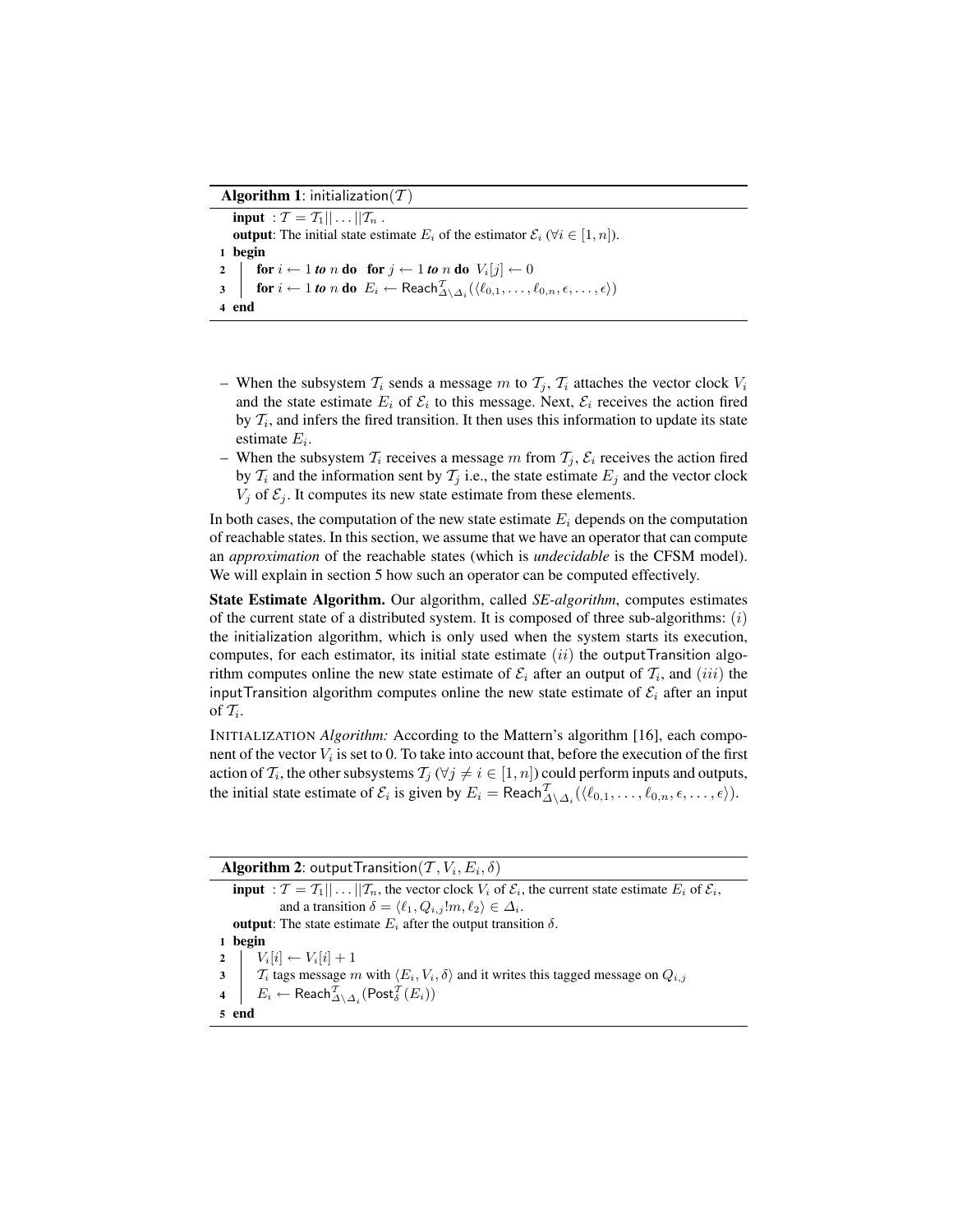OUTPUT *Algorithm*: Let  $E_i$  be the current state estimate of  $\mathcal{E}_i$ . When  $\mathcal{T}_i$  wants to execute a transition  $\delta = \langle \ell_1, Q_{i,j} | m, \ell_2 \rangle \in \Delta_i$  corresponding to an output on the queue  $Q_{i,j}$ , the following instructions are computed to update the state estimate  $E_i$ :

- according to the Mattern's algorithm [16],  $V_i[i]$  is incremented (i.e.,  $V_i[i] \leftarrow V_i[i]+1$ ) to indicate that a new event has occurred in  $\mathcal{T}_i$ .
- $\mathcal{T}_i$  tags message m with  $\langle E_i, V_i, \delta \rangle$  and writes this information on  $Q_{i,j}$ . The estimate  $E_i$  tagging m contains the set of states in which T can be *before* the execution of  $\delta$ . The additional information  $\langle E_i, V_i, \delta \rangle$  will be used by  $\mathcal{T}_j$  to refine its state estimate.
- $E_i$  is updated as follows, to contain the current state of  $\mathcal T$  and any future state that can be reached from this current state by firing actions that do not belong to  $T_i$ :  $E_i \leftarrow \text{Reach}_{\Delta \setminus \Delta_i}^{\mathcal{T}}(\text{Post}_{\delta}^{\mathcal{T}}(E_i))$ . More precisely,  $\text{Post}_{\delta}^{\mathcal{T}}(E_i)$  gives the set of states in which  $T$  can be after the execution of  $\delta$ . But, after the execution of this transition,  $\mathcal{T}_j$  ( $\forall j \neq i \in [1, n]$ ) could read and write on their queues. Therefore, we define the estimate  $E_i$  by  $\mathsf{Reach}^{\mathcal T}_{\Delta \backslash \Delta_i}(\mathsf{Post}^{\mathcal T}_\delta(E_i)).$

**Algorithm 3**: inputTransition $(\mathcal{T}, V_i, E_i, \delta)$ 

**input** :  $\mathcal{T} = \mathcal{T}_1 || \dots || \mathcal{T}_n$ , the vector clock  $V_i$  of  $\mathcal{E}_i$ , the current state estimate  $E_i$  of  $\mathcal{E}_i$ and a transition  $\delta = \langle \ell_1, Q_{j,i} \rangle : m, \ell_2 \rangle \in \Delta_i$ . Message m is tagged with the triple  $\langle E_j, V_j, \delta' \rangle$  where (i)  $E_j$  is the state estimate of  $\mathcal{E}_j$  before the execution of  $\delta'$  by  $\mathcal{T}_j$ , (*ii*)  $V_j$  is the vector clock of  $\mathcal{E}_j$  after the execution of  $\delta'$  by  $\mathcal{T}_j$ , and (*iii*)  $\delta' =$  $\langle \ell'_1, Q_{j,i} | m, \ell'_2 \rangle \in \Delta_j$  is the output corresponding to  $\delta$ . output: The state estimate  $E_i$  after the input transition  $\delta$ . 1 begin 2  $\setminus$  We consider three cases to update  $E_j$  $\mathbf{B} \quad \quad \text{if } V_j[i] = V_i[i] \text{ then } \mathit{Temp}_1 \leftarrow \mathsf{Post}^\mathcal{T}_\delta(\mathsf{Reach}^\mathcal{T}_{\Delta \backslash \Delta_i}(\mathsf{Post}^\mathcal{T}_{\delta'}(E_j)))$ 4 else if  $V_j[j] > V_i[j]$  then  $Temp_1 \leftarrow \mathsf{Post}^{\mathcal{T}}_{\delta}(\mathsf{Reach}^{\mathcal{T}}_{\Delta \backslash \Delta_i}(\mathsf{Reach}^{\mathcal{T}}_{\Delta \backslash \Delta_j}(\mathsf{Post}^{\mathcal{T}}_{\delta'}(E_j))))$  $\mathsf{s} \quad \big| \quad \mathsf{else} \ \mathit{Temp}_1 \leftarrow \mathsf{Post}^\mathcal{T}_\delta(\mathsf{Reach}^\mathcal{T}_\Delta(\mathsf{Post}^\mathcal{T}_{\delta'}(E_j)))$ 6  $E_i \leftarrow \text{Post}_{\delta}^{\mathcal{T}}(E_i) \setminus \mathcal{V}$  we update  $E_i$ 7  $E_i \leftarrow E_i \cap Temp_1 \setminus E_i = \text{update of } E_i \cap \text{update of } E_j \text{ (i.e., } Temp_1)$ 8 |  $V_i[i] \leftarrow V_i[i] + 1$ 9  $\left| \text{ for } k \leftarrow 1 \text{ to } n \text{ do } V_i[k] \leftarrow \max(V_i[k], V_j[k])$ 10 end

INPUT *Algorithm:* Let  $E_i$  be the current state estimate of  $\mathcal{E}_i$ . When  $\mathcal{T}_i$  executes a transition  $\delta = \langle \ell_1, Q_{j,i} \rangle^n$ ,  $\ell_2 \rangle \in \Delta_i$ , corresponding to an input on the queue  $Q_{j,i}$ , it also reads the information  $\langle E_j, V_j, \delta' \rangle$  (where  $E_j$  is the state estimate of  $\mathcal{E}_j$  before the execution of  $\delta'$  by  $\mathcal{T}_j$ ,  $V_j$  is the vector clock of  $\mathcal{E}_j$  after the execution of  $\delta'$  by  $\mathcal{T}_j$ , and  $\delta' = \langle \ell'_1, Q_{j,i} | m, \ell'_2 \rangle \in \Delta_j$  is the output corresponding to  $\delta$ ) tagging m, and the following operations are performed to update  $E_i$ :

• we update the state estimate  $E_j$  of  $\mathcal{E}_j$  (this update is denoted by  $Temp_1$ ) by using the vector clocks to guess the possible behaviors of  $T$  between the execution of the transition  $\delta'$  and the execution of  $\delta$ . We consider three cases :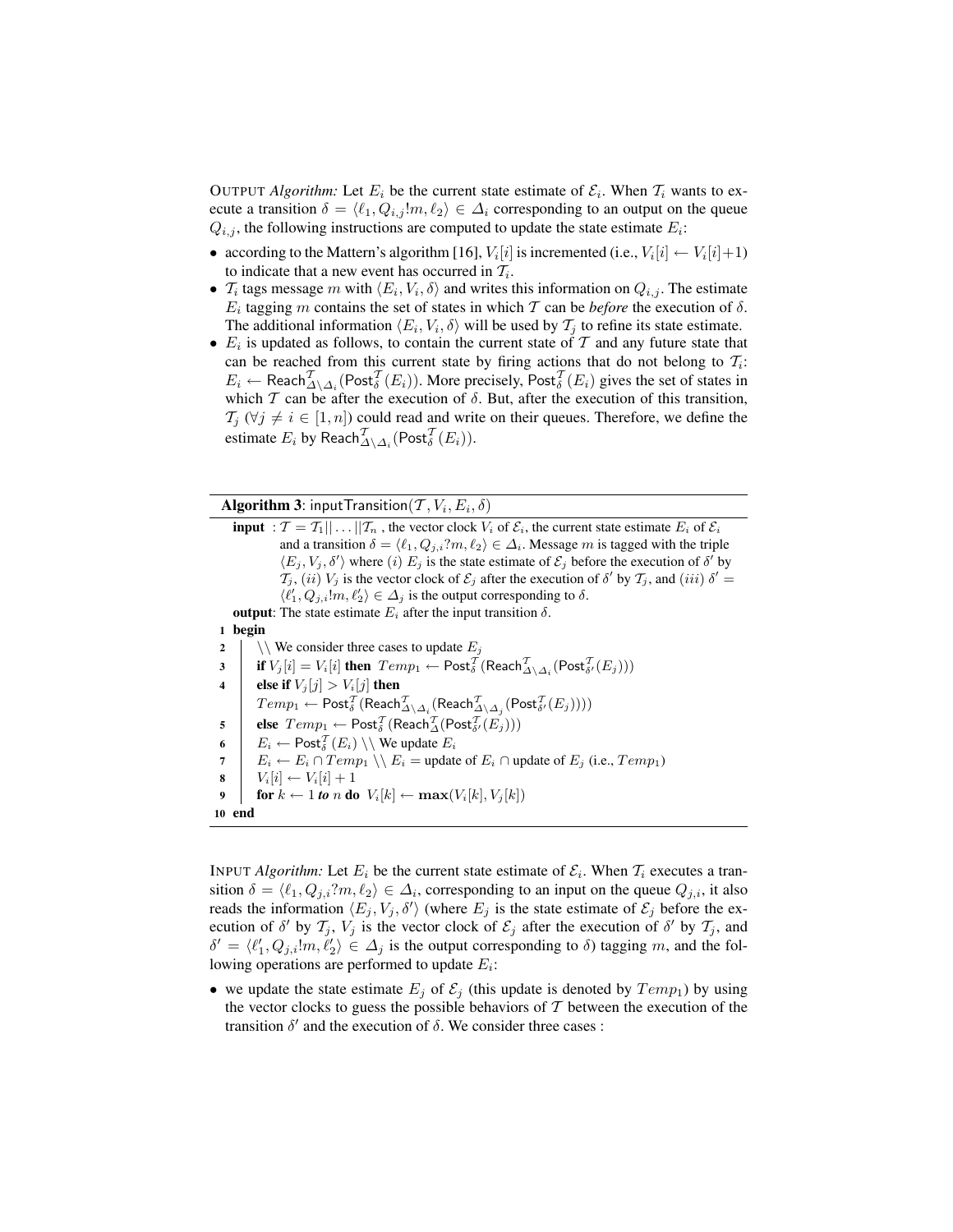

*Fig. 1:* An execution of the running example.

- $-$  if  $V_j[i]$  =  $V_i[i]$  :  $Temp_1$  ←  $Post^{\mathcal{T}}_{\delta}(Reach^{\mathcal{T}}_{\Delta \setminus \Delta_i}(Post^{\mathcal{T}}_{\delta'}(E_j))).$  In this case, thanks to the vector clocks, we know that  $\mathcal{T}_i$  has executed no transition between the execution of  $\delta'$  by  $\mathcal{T}_j$  and the execution of  $\delta$  by  $\mathcal{T}_i$ . Thus, only transitions in  $\Delta \setminus \Delta_i$  could have occurred during this period. We then update  $E_j$  as follows. We compute (i) Post $_{\delta'}^{\mathcal{T}}(E_j)$  to take into account the execution of  $\delta'$  by  $\mathcal{T}_j$ ,  $(ii)$  Reach $\frac{\mathcal{T}}{\Delta\setminus \Delta_i}(\mathsf{Post}^{\mathcal{T}}_{\delta'}(E_j))$  to take into account the transitions that could occur between the execution of  $\delta'$  and the execution of  $\delta$ , and (iii) Post $_{\delta}^{\mathcal{T}}$  (Reach $_{\Delta\setminus\Delta_i}^{\mathcal{T}}$ (Post $_{\delta'}^{\mathcal{T}}(E_j)$ )) to take into account the execution of  $\delta$ .
- $-$  else if  $V_j[j]>V_i[j]:Temp_1 \leftarrow \mathsf{Post}^\mathcal{T}_\delta(\mathsf{Reach}^\mathcal{I}_{\Delta\setminus \Delta_i}(\mathsf{Reach}^\mathcal{I}_{\Delta\setminus \Delta_j}(\mathsf{Post}^\mathcal{I}_{\delta'}(E_j))))$ . Indeed, in this case, we can prove (see Theorem 1) that if we reorder the transitions executed between the occurrence of  $\delta'$  and the occurrence of  $\delta$  in order to execute the transitions of  $\Delta_i$  before the ones of  $\Delta_j$ , we obtain a correct update of  $E_i$ . Intuitively, this reordering is possible, because there is no causal relation between the events of  $T_i$  and the events of  $T_j$ , that have occurred between  $\delta'$  and  $\delta$ . So, in this reordered sequence, we know that, after the execution of  $\delta$ , only transitions in  $\Delta \setminus \Delta_j$  could occur followed by transitions in  $\Delta \setminus \Delta_i$ .
- $-$  else  $Temp_1$  ←  $Post_{\delta}^{\mathcal{T}}(Reach_{\Delta}^{\mathcal{T}}(Post_{\delta'}^{\mathcal{T}}(E_j)))$ . Indeed, in this case, the vector clocks do not allow us to deduce information regarding the behavior of  $T$  between the execution of  $\delta'$  and the execution of  $\delta$ . Therefore, to have a correct state estimate, we update  $E_j$  by taking into account all the possible behaviors of  $T$ between the execution of  $\delta'$  and the execution of  $\delta$ .
- we update the estimate  $E_i$  to take into account the execution of  $\delta: E_i \leftarrow \text{Post}_{\delta}^{\mathcal{T}}(E_i)$ .
- we intersect  $Temp_1$  and  $E_i$  to obtain a better state estimate:  $E_i \leftarrow E_i \cap Temp_1$ .
- according to the Mattern's algorithm [16], the vector clock  $V_i$  is incremented to take into account the execution of  $\delta$  and subsequently is set to the component-wise maximum of  $V_i$  and  $V_j$ . This last operation allows us to take into account the fact that any event that precedes the sending of m should also precede the occurrence of  $\delta$ .

*Example 2.* We illustrate SE-algorithm with a sequence of actions of our running example depicted in Figure 1 (the vector clocks are given in the figure). A state of the global system is denoted by  $\langle \ell_1, \ell_2, \ell_3, w_{1,2}, w_{2,1}, w_{2,3}, w_{3,1} \rangle$  where  $\ell_i$  is the location of  $\mathcal{T}_i$ (for  $i = 1, 2, 3$ ) and  $w_{1,2}, w_{2,1}, w_{2,3}$  and  $w_{3,1}$  denote the content of the queues  $Q_{1,2}$ ,  $Q_{2,1}, Q_{2,3}$  and  $Q_{3,1}$ . At the beginning of the execution, the state estimates of the three subsystems are (i)  $E_1 = \{ \langle A_0, B_0, C_0, \epsilon, \epsilon, \epsilon \rangle \},$  (ii)  $E_2 = \{ \langle A_0, B_0, C_0, \epsilon, \epsilon, \epsilon, \epsilon \rangle \}$  $\{A_1, B_0, C_0, c, \epsilon, \epsilon, \epsilon\}$ , and  $(iii)$   $E_3 = \{\langle A_0, B_0, C_0, \epsilon, \epsilon, \epsilon, \epsilon \rangle, \langle A_1, B_0, C_0, c, \epsilon, \epsilon, \epsilon \rangle, \}$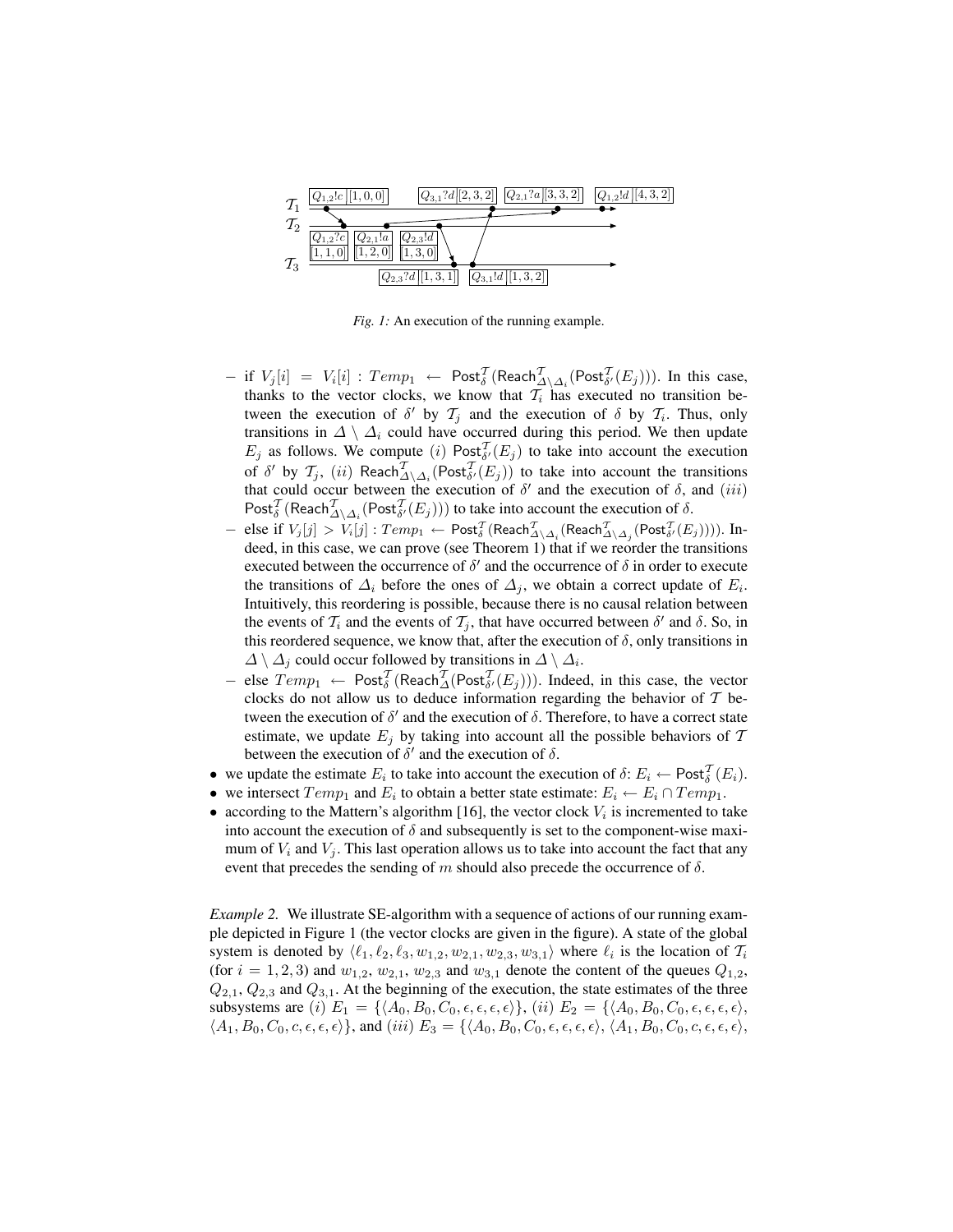$\langle A_1, B_1, C_0, \epsilon, b^*, \epsilon, \epsilon \rangle, \langle A_1, B_2, C_0, \epsilon, b^*(a+\epsilon), \epsilon, \epsilon \rangle, \langle A_1, B_3, C_0, \epsilon, b^*(a+\epsilon), d, \epsilon \rangle\}.$ After the first transition  $\langle A_0, Q_{1,2}:c, A_1 \rangle$ , the state estimate of  $\mathcal{E}_1$  is not really precise, because a lot of events may have happened without the estimator  $\mathcal{E}_1$  being informed:  $E_1 = \{ \langle A_1, B_0, C_0, c, \epsilon, \epsilon, \epsilon \rangle, \langle A_1, B_1, C_0, \epsilon, b^*, \epsilon, \epsilon \rangle, \}$  $\langle A_1, B_2, C_0, \epsilon, b^*a, \epsilon, \epsilon \rangle, \langle A_1, B_3, C_0, \epsilon, b^*(a+\epsilon), d, \epsilon \rangle, \langle A_1, B_3, C_1, \epsilon, b^*(a+\epsilon), \epsilon, \epsilon \rangle,$  $\langle A_1, B_3, C_0, \epsilon, b^*(a + \epsilon), \epsilon, d \rangle$ . But, after the second transition  $\langle B_0, Q_{1,2}$ ?c,  $B_1 \rangle$ ,  $\mathcal{E}_2$ has an accurate state estimate:  $E_2 = \{ \langle A_1, B_1, C_0, \epsilon, \epsilon, \epsilon \rangle \}$ . We skip a few steps and consider the state estimates before the sixth transition  $\langle C_1, Q_{3,1} \,ld, C_0 \rangle$ :  $E_1$  is still the same, because  $\mathcal{T}_1$  did not perform any action,  $E_3 = \{ \langle A_1, B_3, C_1, \epsilon, b^*(a + \epsilon), \epsilon, \epsilon \rangle \},\$ and we do not indicate  $E_2$ , because  $\mathcal{T}_2$  is no longer involved. When  $\mathcal{T}_3$  sends the message d to  $\mathcal{T}_1$  (the transition  $\langle C_1, Q_{3,1}!d, C_0 \rangle$ ), it attaches  $E_3$  to this message. When  $\mathcal{T}_1$ reads this message, it computes  $E_1 = \{ \langle A_2, B_3, C_0, \epsilon, b^*(a + \epsilon), \epsilon, \epsilon \rangle \}$  and when it reads the message a, it updates  $E_1$ :  $E_1 = \{ \langle A_2, B_3, C_0, \epsilon, b^*, \epsilon, \epsilon \rangle \}$ . Thus,  $\mathcal{E}_1$  knows, after this action, that there is no a in  $Q_{2,1}$ , and that after writing d on  $Q_{1,2}$ , it cannot reach  $A_{er}$  from  $A_0$ . This example shows the importance of knowing the content of the queues as without this knowledge,  $\mathcal{E}_1$  may think that there is an a in  $Q_{2,1}$ , so an error might occur if  $\langle A_2, Q_{1,2} \, d, A_0 \rangle$  is enabled.

Properties. As explained above, we assume that we can compute an approximation of the reachable states. In this part, we present the properties of our state estimate algorithm w.r.t. the kind of approximations that we use.

Theorem 1. *SE-algorithm is complete, if the* Reach *operator computes an overapproximation of the reachable states.*

Theorem 2. *SE-algorithm is sound, if the* Reach *operator computes an underapproximation of the reachable states.*

The proofs of these theorems are given in [11]. If we compute an underapproximation of the reachable states, our state estimate algorithm is not complete. If we compute an overapproximation of the reachable states, our state estimate algorithm is not sound. So, depending on the approximations, our algorithm is either complete or sound. Completeness is a more important property, because it ensures that the computed state estimates always contain the current global state. Therefore, in section 5, we define an effective algorithm for the state estimate problem by computing overapproximations of the reachable states. Finally, note that our method proposes that we only add information to existing transmitted messages. We can show that increasing the information exchanged between the estimators (for example, each time an estimator computes a new state estimate, this estimate is sent to all the other estimators) improves their state estimate. This can be done only if the channels and the subsystems can handle this extra load.

# 5 Effective Computation of State Estimates by Means of Abstract Interpretation

The algorithm described in the previous section requires the computation of reachability operators, which cannot always be computed exactly in general. In this section, we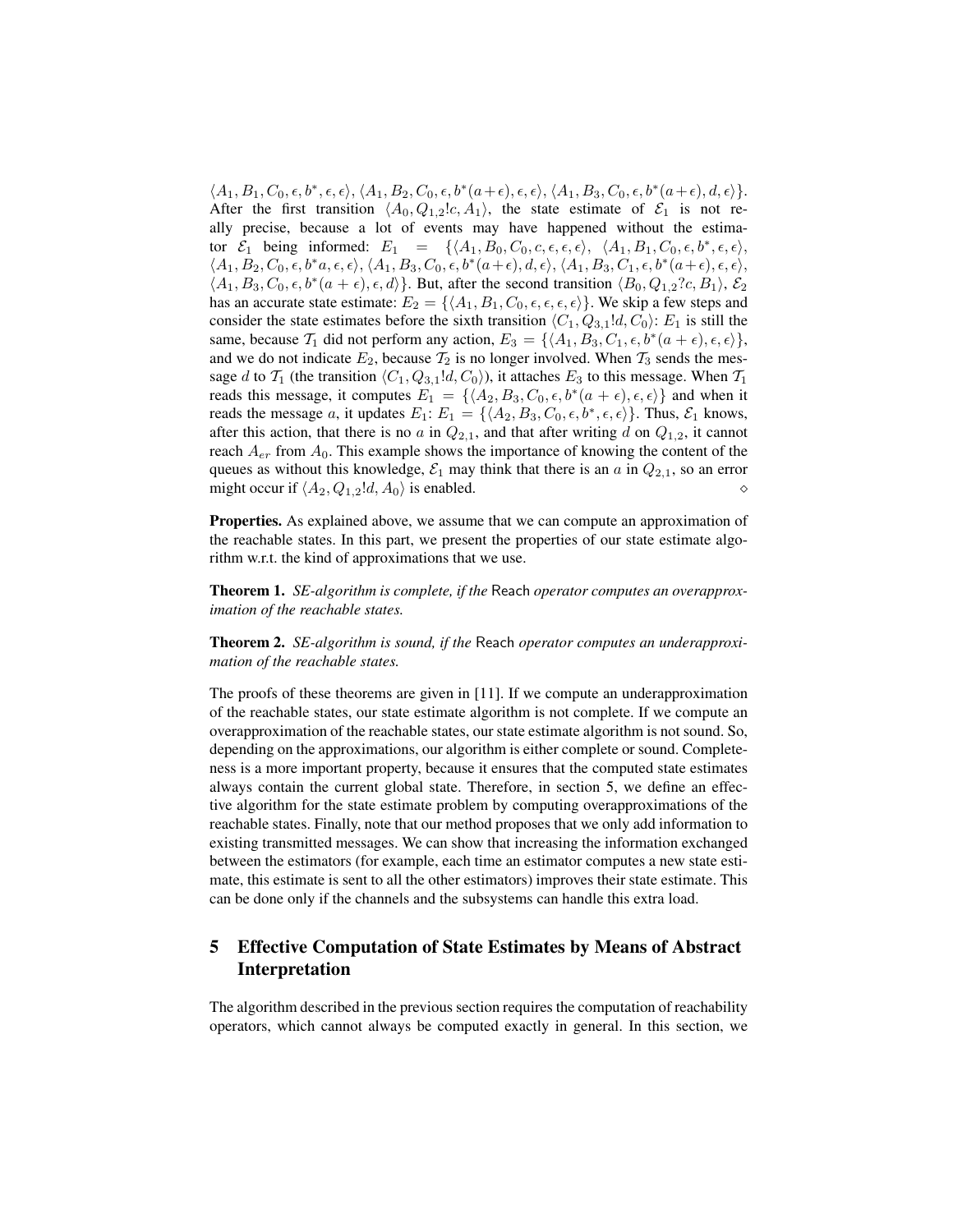overcome this obstacle by using abstract interpretation techniques (see e.g. [6, 13]) to compute, in a finite number of steps, an overapproximation of the reachability operators and thus of the state estimates  $E_i$ .

Computation of Reachability Sets by the Means of Abstract Interpretation. For a given set of global states  $X' \subseteq X$  and a given set of transitions  $\Delta' \subseteq \Delta$ , the states reachable from X' can be characterized by the least fixpoint: Reach ${}_{\Delta'}^T(X') =$  $\mu Y. X' \cup \mathsf{Post}_{\Delta'}^{\mathcal{T}}(Y)$ . Abstract interpretation provides a theoretical framework to compute efficient overapproximation of such fixpoints. The concrete domain (i.e., the sets of states 2 <sup>X</sup>), is substituted by a simpler abstract domain Λ, linked by a *Galois Connec-* $\lim_{\alpha} 2^X \xrightarrow[\alpha]{\tau}$  $\frac{\gamma}{\gamma}$  Λ [6], where  $\alpha$  (resp.  $\gamma$ ) is the abstraction (resp. concretization) function. The fixpoint equation is transposed into the abstract domain:  $\lambda = F_{\Delta'}^{\sharp}(\lambda)$ , with  $\lambda \in \Lambda$ and  $F_{\Delta'}^{\sharp} \sqsupseteq \alpha \circ F_{\Delta'} \circ \gamma$ . In this setting, a standard way to ensures that the fixpoint computation converges after a finite number of steps to some overapproximation  $\lambda_{\infty}$ , is to use a *widening operator*  $\nabla$ . The concretization  $c_{\infty} = \gamma(\lambda_{\infty})$  is an overapproximation of the least fixpoint of the function  $F_{\Delta}$ .

Choice of the Abstract Domain. In abstract interpretation based techniques, the quality of the approximation we obtain depends on the choice of the abstract domain Λ. In our case, the main issue is to abstract the content of the FIFO channels. As discussed in [13], a good abstract domain is the class of regular languages, which can be represented by finite automata. Let us recall the main ideas of this abstraction.

Finite Automata as an Abstract Domain. We first assume that there is only one queue in the distributed system  $T$ ; we explain later how to handle a distributed system with several queues. With one queue, the concrete domain of the system  $T$  is defined by  $X = 2^{\tilde{L} \times M^*}$ . A set of states  $Y \in 2^{L \times M^*}$  can be viewed as a map  $Y : L \mapsto 2^{M^*}$ that associates a language  $Y(\ell)$  with each location  $\ell \in L$ ;  $Y(\ell)$  therefore represents the possible contents of the queue in the location  $\ell$ . To simplify the computation, we substitute the concrete domain  $\langle L \mapsto 2^{M^*}, \subseteq, \cup, \cap, L \times M^*, \emptyset \rangle$  by the abstract domain  $\langle L \mapsto \text{Reg}(M), \subseteq, \cup, \cap, L \times M^*, \emptyset \rangle$ , where  $\text{Reg}(M)$  is the set of *regular languages* over the alphabet M. Since regular languages have a canonical representation given by finite automata, each operation (union, intersection, left concatenation,...) in the abstract domain can be performed on finite automata.

Widening Operator. The widening operator is also performed on a finite automaton, and consists in quotienting the nodes<sup>4</sup> of the automaton by the  $k$ -bounded bisimulation *equivalence relation*  $\equiv_k$ ;  $k \in \mathbb{N}$  is a parameter which allows us to tune the precision, since increasing  $k$  improves the quality of the abstractions in general. Two nodes are equivalent w.r.t.  $\equiv_k$  if they have the same outgoing path (sequence of labeled transitions) up to length  $k$ . While we merge the equivalent nodes, we keep all transitions and we obtain an automaton recognizing a larger language. Note that for a fixed  $k$ , the class of automata which results from such a quotient operation from any original automaton, is finite and its cardinality is bounded by a number which is only function of  $k$ . So, when we apply this widening operator regularly, the fixpoint computation terminates (see [13] for more details).

<sup>&</sup>lt;sup>4</sup> The states of an automaton representing the queue contents are called nodes to avoid the confusion with the states of a CFSM.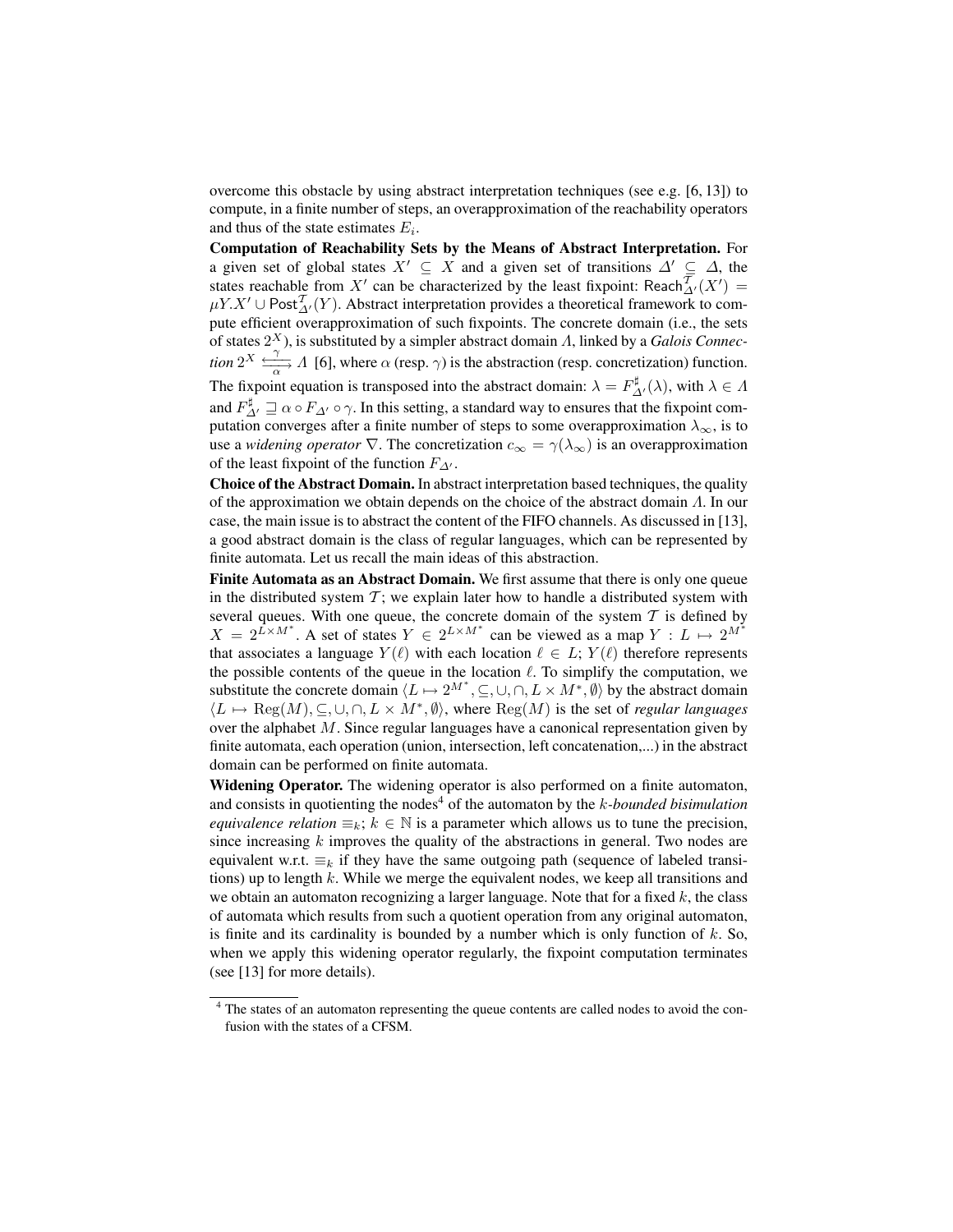

*Fig.* 2: Illustration of the 1-bounded bisimulation relation  $\equiv_1$  for A.

*Example 3.* We consider the automaton  $\mathcal A$  depicted in Figure 2, whose recognized language is  $a + ba + bba + bba$ . We consider the 1-bounded bisimulation relation i.e., two nodes of the automaton are equivalent if they have the same outgoing transitions. So, nodes  $0, 1, 2$  are equivalent, since they all have two transitions labeled by a and b. Nodes 3 and 4 are equivalent to no other node since 4 has no outgoing transition whereas only a is enabled in node 3. When we quotient  $\mathcal A$  by this equivalent relation, we obtain the automaton on the right side of Figure 2, whose recognized language is  $b^*a$ .

When the system contains several queues  $Q = \{Q_1, \ldots, Q_r\}$ , their content can be represented by a concatenated word  $w_1 \sharp \dots \sharp w_r$  with one  $w_i$  for each queue  $Q_i$  and  $\sharp$ , a delimiter. With this encoding, we represent a set of queue contents by a finite automaton of a special kind, namely a QDD [2]. Since QDDs are finite automata, classical operations (union, intersection, left concatenation,...) in the abstract domain are performed as was done previously. We must only use a slightly different widening operator not to merge the different queue contents [13].

Effective SE-algorithm. The Reach operator is computed using those abstract interpretation techniques: we proceed to an iterative computation in the abstract domain of regular languages and the widening operator ensures that this computation terminates after a finite number of steps [6]. So the Reach operator always gives an overapproximation of the reachable states regardless the distributed system. The efficiency of these approximations is measured in the experiments of section 6. Because of Theorem 1, our SE-algorithm is complete.

### 6 Experiments

We have implemented the SE-algorithm as a new feature of the McScM tool [17], a model checker for distributed systems modeled by CFSM. Since it represents queue contents by QDDs, this software provides most of the functionalities needed by our algorithm, like effective computation of reachable states. We have also added a mechanism to manage vector clocks, and an interactive simulator. This simulator first computes and displays the initial state estimates. At each step, it asks the user to choose a possible transition.

We proceeded to an evaluation of our algorithm measuring the size of the state estimates. Note that this size is not the number of global states of the state estimate (which may be infinite) but the number of nodes of its QDD representation. We generated random sequences of transitions for our running example and some other examples of [10]. Table 1 shows the average execution time for a random sequence of 100 transitions, the memory required (heap size), the average and maximal size of the state estimates.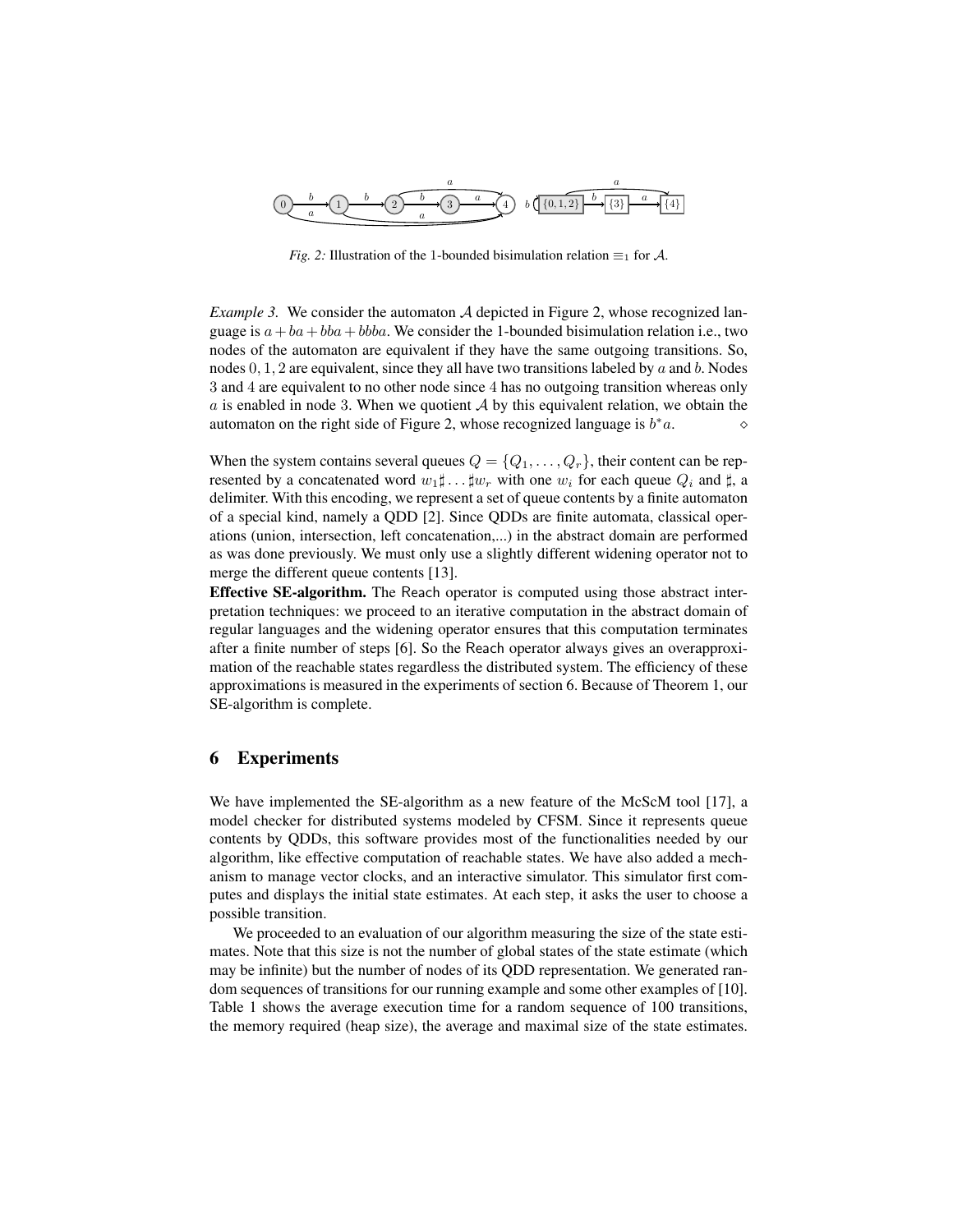| example                  |  |      | # subsystems # channels time [s] memory [MB] maximal size average size |     |      |
|--------------------------|--|------|------------------------------------------------------------------------|-----|------|
| running example          |  | 7.13 | 5.09                                                                   | 143 | 73.0 |
| $ c/d \text{ protocol} $ |  | 5.32 | 8.00                                                                   | 183 | 83.2 |
| non-regular protocol     |  | 0.99 | 2.19                                                                   | 172 | 47.4 |
| ABP                      |  | 1.19 | 2.19                                                                   | 49  | 24.8 |
| sliding window           |  | 3.26 | 4.12                                                                   | 21  | 10.1 |
| POP3                     |  | 3.08 | 4.12                                                                   | 22  | 8.5  |

|  | <i>Table 1:</i> Experiments |
|--|-----------------------------|
|  |                             |
|  |                             |

Default value of the widening parameter is  $k = 1$ . Experiments were done on a standard MacBook Pro with a 2.4 GHz Intel core 2 duo CPU. These results show that the computation of state estimates takes about 50ms per transition and that the symbolic representation of state estimates we add to messages are automata with a few dozen nodes. A sensitive element in the method is the size of the computed and transmitted information. It can be improved by the use of compression techniques to reduce the size of this information. A more evolved technique would consist in the offline computation of the set of possible estimates. Estimates are indexed in a table, available at execution time to each local estimator. If we want to keep an online algorithm, we can use the memoization technique. When a state estimate is computed for the first time, it is associated with an index that is transmitted to the subsystem which records both values. If the same estimate must be transmitted, only its index can be transmitted and the receiver can find from its table the corresponding estimate. We also highlight that our method works better on the real-life communication protocols we have tested (alternating bit protocol, sliding window, POP3) than on the examples we introduced to test our tool.

## 7 Conclusion and Future Work

We have proposed an effective algorithm to compute online, locally to each subsystem, an estimate of the global state of a running distributed system, modeled as *communicating finite state machines* with reliable unbounded FIFO queues. With such a system, a global state is composed of the current location of each subsystem together with the channel contents. The principle is to add a local estimator to each subsystem such that most of the system is preserved; each local estimator is only able to compute information and in particular symbolic representations of state estimates and to piggyback some of this computed information to the transmitted messages. Since these estimates may be infinite, a crucial point of our work has been to propose and evaluate the use of regular languages to abstract sets of FIFO queues. In practice, we have used  $k$ -bisimilarity relations, which allows us to represent each (possibly infinite) set of queue contents by the minimal and canonical k-bisimilar finite automaton which gives an overapproximation of this set. Our algorithm transmits state estimates and vector clocks between subsystems to allow them to refine and preserve consistent state estimates. More elaborate examples must be taken to analyze the precision of our algorithm and see, in practice, if the estimates are sufficient to solve diagnosis or control problems. Anyway, it appears